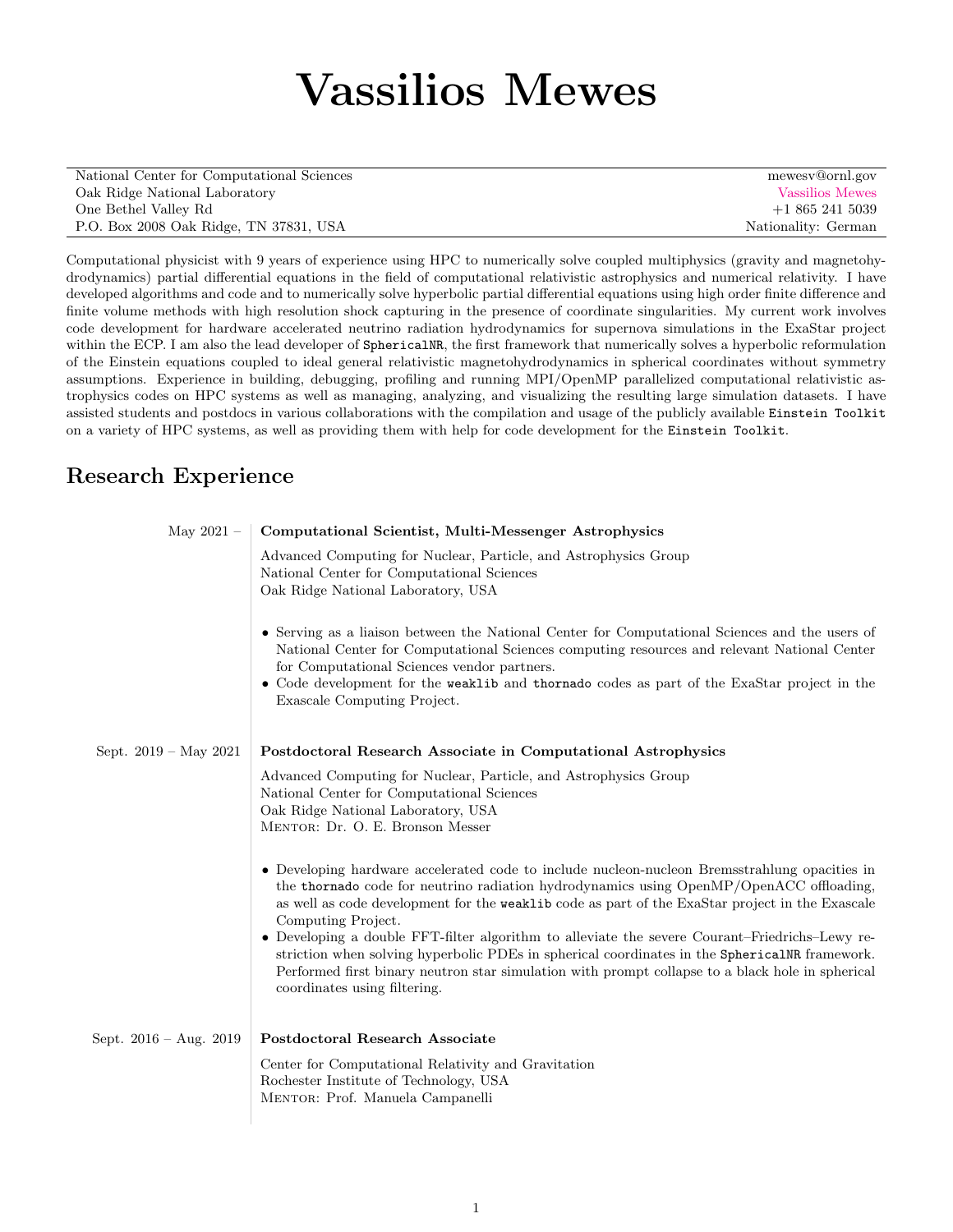|                                 | • Lead developer of SphericalNR, the first framework for numerically solving a hyperbolic formu-<br>lation of the Einstein equations coupled to ideal general relativistic magnetohydrodynamics in<br>spherical coordinates without symmetry assumptions, enabling the use of spherical coordinates<br>in the publicly available Einstein Toolkit. Numerical method solves hyperbolic PDEs using<br>finite difference and finite volume methods in the presence of coordinate singularities. Hybrid<br>MPI/OpenMP parallelization making use of the infrastructure in the Einstein Toolkit. Devel-<br>oped algorithm using hyperslabbing to use internal parity boundary conditions with arbitrary<br>domain decomposition.<br>• Part of collaboration performing first of its kind general relativistic magnetohydrodynamics sim-<br>ulations of circumbinary and mini-disk dynamics and predicting their electromagnetic signatures.<br>Performed a significant part of the central simulation on the Bluewaters system at the National<br>Center for Supercomputing Applications (approx. 3M node hours) and was involved in the<br>analysis of the simulation data. Contributed to finding of key results by performing time series<br>analysis of mini-disk mass evolution to establish quasi-periodic behavior in binary black hole<br>mini-disks. The work of the collaboration was featured in a NASA press release. |
|---------------------------------|------------------------------------------------------------------------------------------------------------------------------------------------------------------------------------------------------------------------------------------------------------------------------------------------------------------------------------------------------------------------------------------------------------------------------------------------------------------------------------------------------------------------------------------------------------------------------------------------------------------------------------------------------------------------------------------------------------------------------------------------------------------------------------------------------------------------------------------------------------------------------------------------------------------------------------------------------------------------------------------------------------------------------------------------------------------------------------------------------------------------------------------------------------------------------------------------------------------------------------------------------------------------------------------------------------------------------------------------------------------------------------------------------------------------------|
| Aug. $2011 - \text{Jul. } 2016$ | PhD studies in Computational Relativistic Astrophysics                                                                                                                                                                                                                                                                                                                                                                                                                                                                                                                                                                                                                                                                                                                                                                                                                                                                                                                                                                                                                                                                                                                                                                                                                                                                                                                                                                       |
|                                 | Departamento de Astronomía y Astrofísica<br>Universitat de València, Spain<br>ADVISORS: Prof. J. A. Font and Dr. P. J. Montero                                                                                                                                                                                                                                                                                                                                                                                                                                                                                                                                                                                                                                                                                                                                                                                                                                                                                                                                                                                                                                                                                                                                                                                                                                                                                               |
|                                 | • Performed large parameter study of the first general relativistic hydrodynamics simulations of<br>tilted accretion tori with a fully dynamical spacetime evolution using the Einstein Toolkit.<br>Simulations were performed on the Hydra HPC system at the Max Planck Computing and Data<br>Facility in Garching (Germany), the Loewe cluster at Goethe University Frankfurt (Germany)<br>and the LluisVives cluster at the Universitat de València (Spain).<br>• Used tracer particles as a complementary analysis and visualization tool in this type of simula-<br>tions.<br>• Code development to read black hole-torus initial data into the Einstein Toolkit, development<br>of comprehensive disk analysis routines, both within the Einstein Toolkit and using Python<br>to analyze tracer data in HDF5 format.                                                                                                                                                                                                                                                                                                                                                                                                                                                                                                                                                                                                   |
| Oct. $2009 - \text{Jun. } 2010$ | Natural Sciences Part III Research Project<br>University of Cambridge, United Kingdom<br>SUPERVISOR: Dr. S. Schirmer                                                                                                                                                                                                                                                                                                                                                                                                                                                                                                                                                                                                                                                                                                                                                                                                                                                                                                                                                                                                                                                                                                                                                                                                                                                                                                         |
|                                 | • Matlab simulations of the control and the dynamics of quantum systems like lambda-systems<br>and spin chains using reservoir assisted control schemes.                                                                                                                                                                                                                                                                                                                                                                                                                                                                                                                                                                                                                                                                                                                                                                                                                                                                                                                                                                                                                                                                                                                                                                                                                                                                     |

## Education

 $\mathbb{I}$ 

| Aug. $2011 - \text{Jul. } 2016$ | <b>PhD</b> in Computational Relativistic Astrophysics                                                                                                                                                                                                |
|---------------------------------|------------------------------------------------------------------------------------------------------------------------------------------------------------------------------------------------------------------------------------------------------|
|                                 | Universitat de València, Spain<br>Dissertation: "Numerical relativity simulations of tilted black hole-torus systems"<br>ADVISORS: Prof. J. A. Font and Dr. P. J. Montero<br>COMMITTEE: José María Ibáñez (chair), Frédéric Daigne, and Ewald Müller |
| Oct. $2006 - \text{Jun. } 2010$ | <b>Master of Natural Sciences</b>                                                                                                                                                                                                                    |
|                                 | University of Cambridge, United Kingdom<br>Natural Sciences Tripos - Physical Sciences                                                                                                                                                               |

## Publications

[1] F. G. Lopez Armengol, L. Combi, M. Campanelli, S. C. Noble, J. H. Krolik, D. B. Bowen, M. J. Avara, V. Mewes, and H. Nakano, "Circumbinary Disk Accretion into Spinning Black Hole Binaries," [Astrophys. J.](http://dx.doi.org/10.3847/1538-4357/abf0af) 913, 16 (2021), [arXiv:2102.00243](http://arxiv.org/abs/2102.00243) [\[astro-ph.HE\]](http://arxiv.org/abs/2102.00243)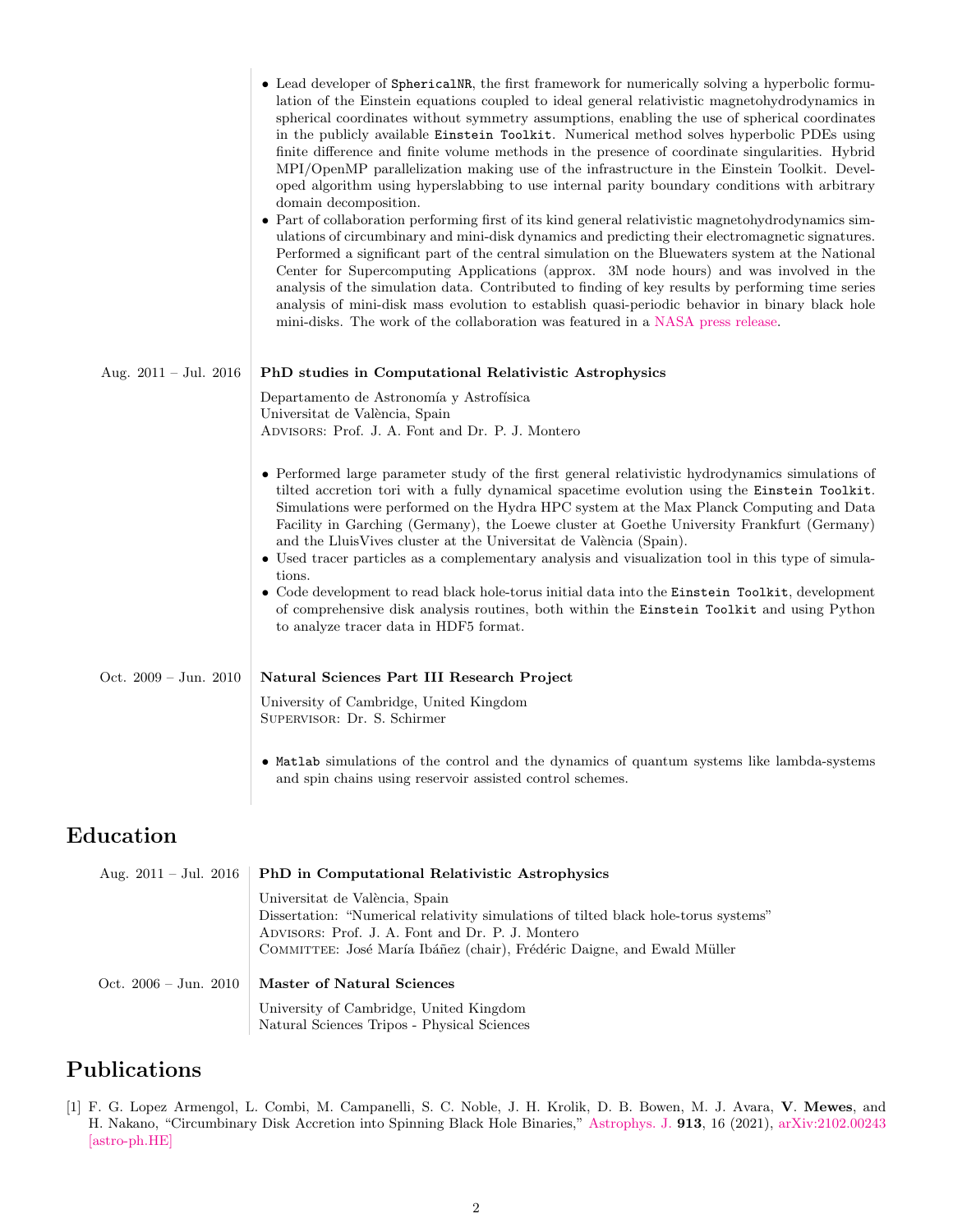- [2] V. Mewes, Y. Zlochower, M. Campanelli, T. W. Baumgarte, Z. B. Etienne, F. G. Lopez Armengol, and F. Cipolletta, "Numerical relativity in spherical coordinates: A new dynamical spacetime and general relativistic MHD evolution framework for the Einstein Toolkit," [Phys. Rev. D](http://dx.doi.org/10.1103/PhysRevD.101.104007) 101, 104007 (2020), [arXiv:2002.06225 \[gr-qc\]](http://arxiv.org/abs/2002.06225)
- [3] A. del Rio, N. Sanchis-Gual, V. Mewes, I. Agullo, J. A. Font, and J. Navarro-Salas, "Spontaneous creation of circularly polarized photons in chiral astrophysical systems," [Phys. Rev. Lett.](http://dx.doi.org/10.1103/PhysRevLett.124.211301) 124, 211301 (2020), [arXiv:2002.01593](http://arxiv.org/abs/2002.01593)
- [4] D. B. Bowen, M. Avara, V. Mewes, Y. Zlochower, S. C. Noble, M. Campanelli, H. Shiokawa, R. M. Cheng, and J. H. Krolik, "PatchworkWave: A Multipatch Infrastructure for Multiphysics/Multiscale/Multiframe/Multimethod Simulations at Arbitrary Order," (2020), [arXiv:2002.00088](http://arxiv.org/abs/2002.00088)
- [5] J. F. Mahlmann, M. A. Aloy, V. Mewes, and P. Cerdá-Durán, "Computational General Relativistic Force-Free Electrodynamics: I. Multi-Coordinate Implementation and Testing," [Astron. Astrophys.](http://dx.doi.org/10.1051/0004-6361/202038907) 647, A57 (2021), [arXiv:2007.06580 \[physics.comp-ph\]](http://arxiv.org/abs/2007.06580)
- [6] J. F. Mahlmann, M. A. Aloy, V. Mewes, and P. Cerdá-Durán, "Computational General Relativistic Force-Free Electrodynamics: II. Characterization of Numerical Diffusivity," [Astron. Astrophys.](http://dx.doi.org/10.1051/0004-6361/202038908) 647, A58 (2021), [arXiv:2007.06599 \[physics.comp-ph\]](http://arxiv.org/abs/2007.06599)
- [7] V. Mewes, Y. Zlochower, M. Campanelli, I. Ruchlin, Z. B. Etienne, and T. W. Baumgarte, "Numerical relativity in spherical coordinates with the Einstein Toolkit," [Phys. Rev. D](http://dx.doi.org/10.1103/PhysRevD.97.084059) 97, 084059 (2018), [arXiv:1802.09625](http://arxiv.org/abs/1802.09625)
- [8] D. B. Bowen, V. Mewes, S. C. Noble, M. Avara, M. Campanelli, and J. H. Krolik, "Quasi-Periodicity of Supermassive Binary Black Hole Accretion Approaching Merger," [Astrophys. J.](http://dx.doi.org/10.3847/1538-4357/ab2453) 879, 76 (2019), [arXiv:1904.12048](http://arxiv.org/abs/1904.12048)
- [9] D. B. Bowen, V. Mewes, M. Campanelli, S. C. Noble, J. H. Krolik, and M. Zilhão, "Quasi-periodic Behavior of Mini-disks in Binary Black Holes Approaching Merger," [Astrophys. J. Letters](http://dx.doi.org/10.3847/2041-8213/aaa756) 853, L17 (2018), [arXiv:1712.05451](http://arxiv.org/abs/1712.05451)
- [10] D. B. Bowen, M. Campanelli, J. H. Krolik, V. Mewes, and S. C. Noble, "Relativistic Dynamics and Mass Exchange in Binary Black Hole Mini-disks," [Astrophys. J.](http://dx.doi.org/10.3847/1538-4357/aa63f3) 838, 42 (2017), [arXiv:1612.02373](http://arxiv.org/abs/1612.02373)
- [11] S. d'Ascoli, S. C. Noble, D. B. Bowen, M. Campanelli, J. H. Krolik, and V. Mewes, "Electromagnetic emission from supermassive binary black holes approaching merger," [Astrophys. J.](http://dx.doi.org/10.3847/1538-4357/aad8b4) 865, 140 (2018), [arXiv:1806.05697](http://arxiv.org/abs/1806.05697)
- [12] V. Mewes, J. A. Font, F. Galeazzi, P. J. Montero, and N. Stergioulas, "Numerical relativity simulations of thick accretion disks around tilted Kerr black holes," [Phys. Rev. D](http://dx.doi.org/10.1103/PhysRevD.93.064055) **93**, 064055 (2016), [arXiv:1506.04056](http://arxiv.org/abs/1506.04056)
- [13] V. Mewes, P. J. Montero, N. Stergioulas, F. Galeazzi, and J. A. Font, "General Relativistic Simulations of Accretion Disks Around Tilted Kerr Black Holes," [Astrophys. Space Sci. Proc.](http://dx.doi.org/10.1007/978-3-319-10488-1_10) 40, 121–127 (2015), Springer International Publishing Cham
- [14] V. Mewes, F. Galeazzi, J. A. Font, P. J. Montero, and N. Stergioulas, "On the dynamics of tilted black hole-torus systems," [Mon. Not. R. Astron. Soc.](http://dx.doi.org/10.1093/mnras/stw1490) 461, 2480 (2016), [arXiv:1605.02629](http://arxiv.org/abs/1605.02629)
- [15] V. Mewes, J. A. Font, and P. J. Montero, "Measuring the black hole spin direction in 3D Cartesian numerical relativity simulations," [Phys. Rev. D](http://dx.doi.org/10.1103/PhysRevD.91.124043) 91, 124043 (2015), [arXiv:1505.07225](http://arxiv.org/abs/1505.07225)
- [16] N. Sanchis-Gual, J. C. Degollado, P. J. Montero, J. A. Font, and V. Mewes, "Quasistationary solutions of self-gravitating scalar fields around collapsing stars," [Phys. Rev. D](http://dx.doi.org/10.1103/PhysRevD.92.083001)  $92$ , 083001 (2015), [arXiv:1507.08437](http://arxiv.org/abs/1507.08437)
- [17] J. E. Adsuara, I. Cordero-Carrión, P. Cerdá-Durán, V. Mewes, and M. A. Aloy, "On the equivalence between the Scheduled Relaxation Jacobi method and Richardson's non-stationary method," [J. Comput. Phys.](http://dx.doi.org/10.1016/j.jcp.2016.12.020) 332, 446 (2017), [arXiv:1607.03712](http://arxiv.org/abs/1607.03712)

#### Invited Talks/Presentations

- 1. Towards realistic post-merger simulations of binary neutron stars with SphericalNR TAPIR Seminar, California Institute of Technology, Pasadena, CA, USA, January 15, 2021
- 2. Multi-messenger Astrophysics in the Upcoming Era of Exascale Computing Seminar, Advanced Computing for Nuclear, Particles, & Astrophysics Group, Oak Ridge National Laboratory, TN, USA, January 14, 2021
- 3. Developing and Using Code for HPC: Towards Efficient Binary Neutron Star Simulations in Spherical Coordinates with SphericalNR Seminar, User Assistance – Pre-Production Systems Group, Oak Ridge National Laboratory, TN, USA, December 17, 2020
- 4. Towards realistic BNS simulations in spherical coordinates with SphericalNR Seminar, Strong Gravity Group, Perimeter Institute for Theoretical Physics, Waterloo, ON, Canada, December 16, 2020
- 5. SphericalNR: A Dynamical Spacetime and GRMHD Evolution Framework in Spherical Coordinates with the Einstein Toolkit High Energy Physics/Astrophysics Seminar, University of Tennessee, Knoxville, TN, USA, January 29, 2020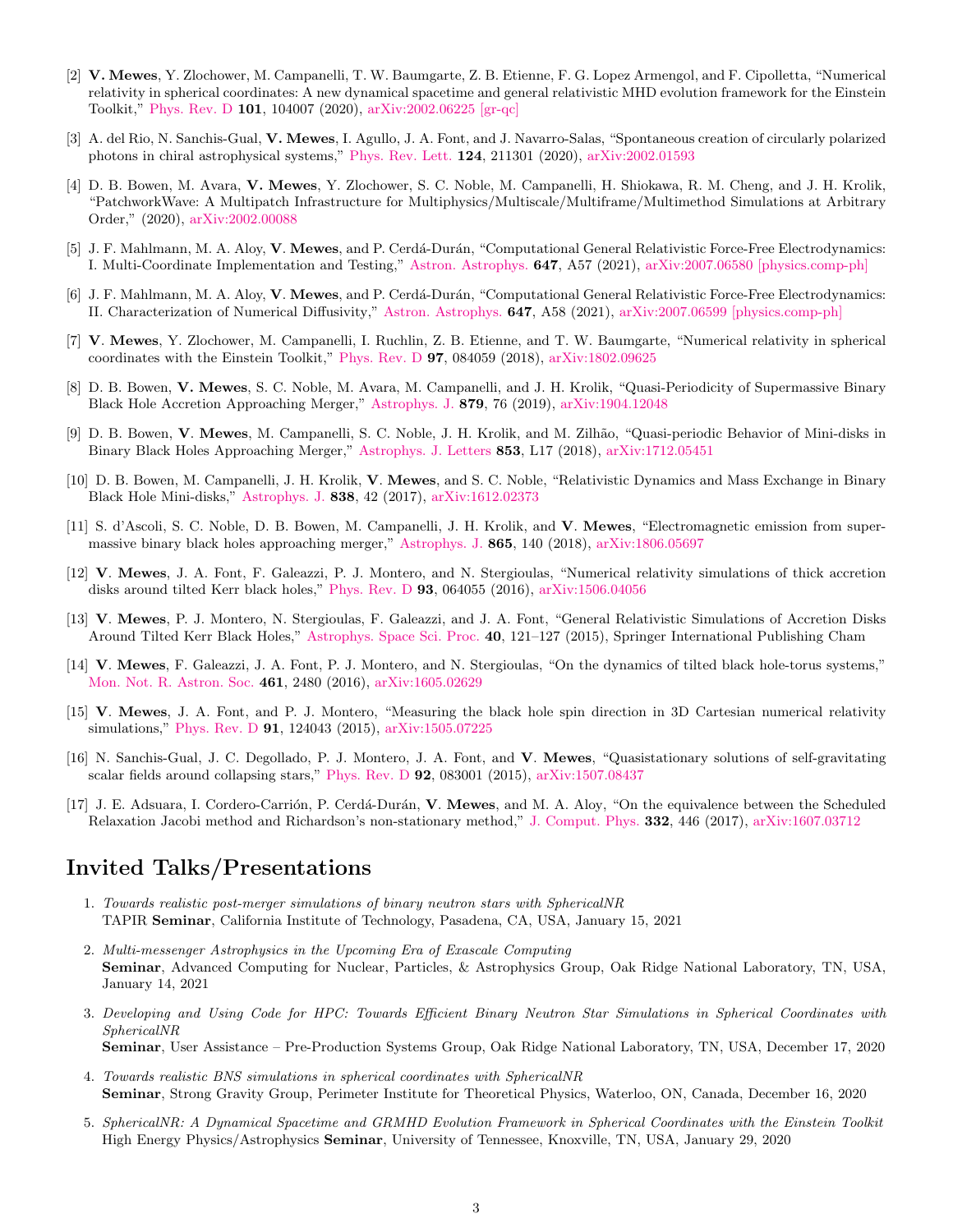- 6. SphericalNR: A Dynamical Spacetime and GRMHD Evolution Framework in Spherical Coordinates with the Einstein Toolkit Seminar, Computational and Applied Mathematics Group, Oak Ridge National Laboratory, TN, USA, January 16, 2020
- 7. SphericalNR: numerical relativity in spherical coordinates with the Einstein Toolkit Seminar, Computational Relativistic Astrophysics group, Max Planck Institute for Gravitational Physics, Potsdam, Germany, April 09, 2019
- 8. Addressing computational challenges in numerical relativity with SphericalNR: Black holes, accretion disks, and more in topologically spherical coordinates CTA Seminar, Center for Theoretical Astrophysics, Los Alamos National Laboratory, NM, USA, September 13, 2018
- 9. SphericalNR: highly accurate numerical relativity in topologically spherical coordinates with the Einstein Toolkit CNLS Seminar, Center for Nonlinear Studies, Los Alamos National Laboratory, NM, USA, September 11, 2018
- 10. Numerical relativity in the multi-messenger astronomy era Gravitational waves Seminar at Nikhef, Amsterdam, Netherlands, July 27, 2018
- 11. Numerical relativity in the multi-messenger astronomy era Gravity and Field Theory Seminar at Institute for Nuclear Sciences, Autonomous University of Mexico, June 21, 2018
- 12. Numerical relativity in spherical coordinates with the Einstein Toolkit Seminar at Universidad del Valle, Cali, Valle del Cauca, Colombia, April 04, 2018
- 13. Numerical relativity simulations of BBH coalescence using the Einstein Toolkit Two day lecture series at Universitat de València, València, Spain, July 06, 2016
- 14. Numerical relativity simulations of thick accretion disks around tilted Kerr black holes Seminar at Relativistic Astrophysics Group, Institute of Theoretical Physics, Goethe University, Frankfurt, Germany, April 15, 2015

#### Contributed Talks/Presentations

- 1. SphericalNR: Numerical relativity in spherical coordinates with the Einstein Toolkit Conference talk, GR22 and Amaldi13, Valencia, Spain, July 10, 2019
- 2. SphericalNR: Numerical relativity in spherical coordinates with the Einstein Toolkit Conference talk, North American Einstein Toolkit workshop 2019, RIT, Rochester, NY, USA, June 14, 2019
- 3. Binary neutron star merger models Panel discussion, PAX III meeting, Penn State, PA, USA, February 05, 2018
- 4. Relativistic dynamics of binary black hole mini-disks Conference talk, CoCoNut Meeting, València, Spain, December 14, 2016
- 5. Numerical relativity simulations of tilted black hole-torus systems Conference talk, Midwest Relativity Meeting, Perimeter Institute, Waterloo, ON, Canada, October 14, 2016
- 6. Measuring spin magnitude and direction in 3D GRHD simulations on Cartesian grids Conference talk, CoCoNut Meeting, València, Spain, November 26, 2014
- 7. General relativistic simulations of tilted self-gravitating accretion disks around Kerr black holes Conference talk, ERE, València, Spain, September 01, 2014
- 8. General relativistic simulations of tilted self-gravitating accretion disks around Kerr black holes Conference talk, Sant Cugat Forum on Astrophysics, Sant Cugat, Spain, April 24, 2014
- 9. General relativistic simulations of tilted self-gravitating accretion disks around Kerr black holes Conference talk, Iberian Gravitational Wave Meeting, Granada, Spain, February 28, 2014
- 10. General relativistic simulations of thick self-gravitating accretion disks around black holes Conference talk, ERE, Benasque, Spain, September 10, 2013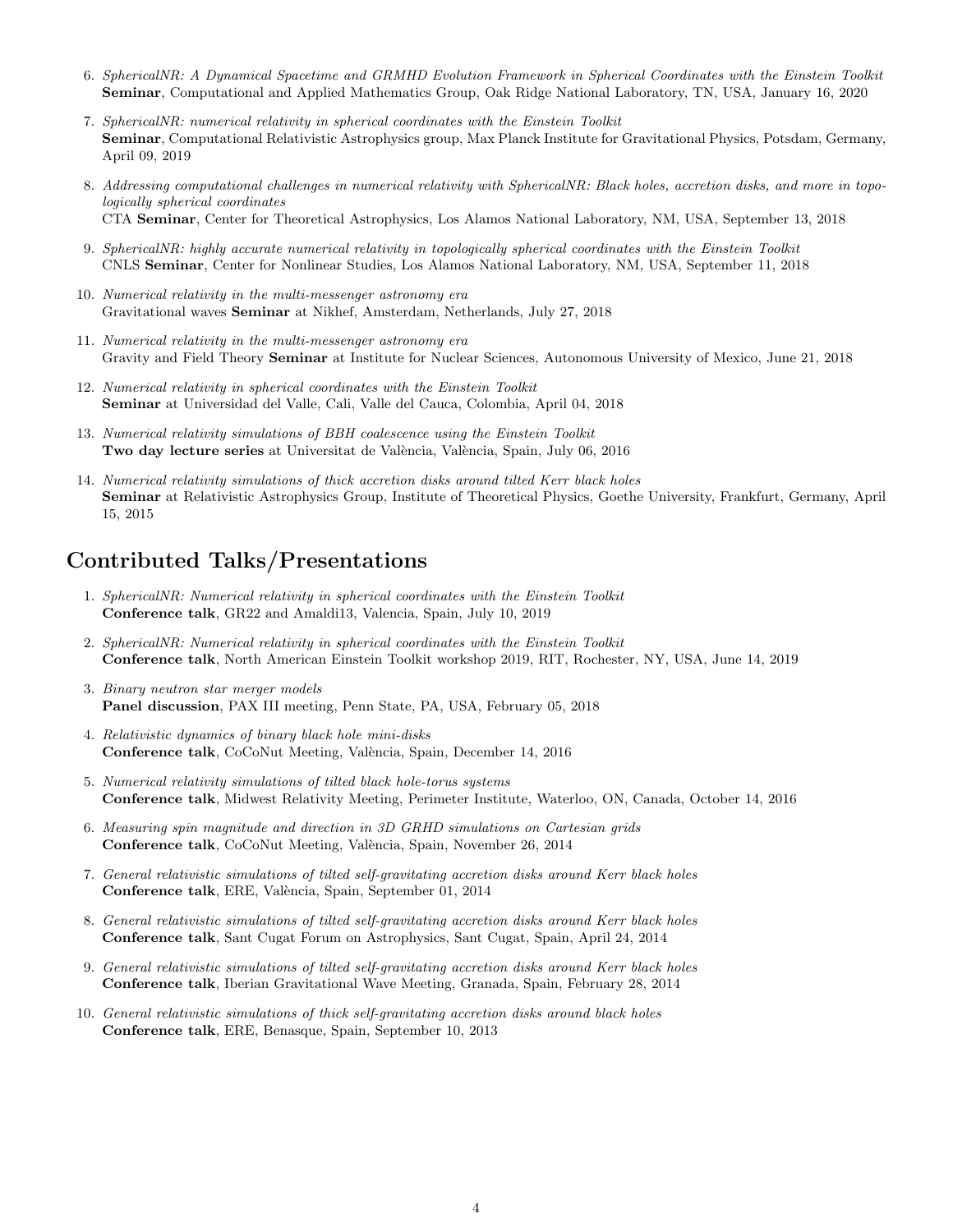### Teaching

| 2014/2015 | Universitat de València, Spain<br>• Teaching assistant for Mathematics II in Engineering Studies, an undergraduate course averaging<br>60 students per semester.<br>• Taught part of the course (in Spanish), designed and graded part of the exams.                                                                                                             |
|-----------|------------------------------------------------------------------------------------------------------------------------------------------------------------------------------------------------------------------------------------------------------------------------------------------------------------------------------------------------------------------|
| 2013/2014 | • Responsible for practical Mathematica labs and their grading.<br>$\bullet$ 6 ECTS credits.<br>Universitat de València, Spain<br>• Teaching assistant for Mathematics II in Engineering Studies, an undergraduate course averaging<br>60 students per semester.<br>• Responsible for practical Mathematica labs and their grading.<br>$\bullet$ 4 ECTS credits. |

#### Mentoring

| 2018-2020 | Jens Mahlmann, PhD student at the Universitat de València, Spain                                                                                                                                                       |
|-----------|------------------------------------------------------------------------------------------------------------------------------------------------------------------------------------------------------------------------|
|           | • Providing user assistance for the Einstein Toolkit in his development of a general relativistic<br>force-free electrodynamics code.                                                                                  |
|           | • First external user of SphericalNR, provided pre-release code and support using the framework<br>for the project.                                                                                                    |
| $2020 -$  | Federico Cipolletta, Postdoc at Rochester Institute of Technology, USA<br>• Using SphericalNR in large science project.<br>• Providing support and help for the use of and development for the Spherical NR framework. |

#### Professional Development

| June 17-19 2018   | North American Einstein Toolkit Workshop          |
|-------------------|---------------------------------------------------|
|                   | Rochester Institute of Technology, Rochester, USA |
| June 18-20 2017   | North American Einstein Toolkit Workshop          |
|                   | Georgia Tech, Atlanta, USA                        |
| August 11-14 2015 | Einstein Toolkit Workshop                         |
|                   | NORDITA, Stockholm, Sweden                        |

#### Synergistic Activities

- Scientific Organizing Committee, 2017 North American Einstein Toolkit School and Workshop at NCSA.
- Peer-reviewed articles for: Astrophysical Journal Letters, Monthly Notices of the Royal Astronomical Society Letters, Classical and Quantum Gravity, General Relativity and Gravitation, and ORNL internal manuscript review.
- Peer-reviewed proposals for: DOE Office of Science 2020 ASCR Leadership Computing Challenge Postal Review, OLCF Director's Discretion Project Applications, and 2021 INCITE Computational Readiness Review.
- Junior mentor at the 2020 OLCF GPU Hackathon, working with the Nimrod team.